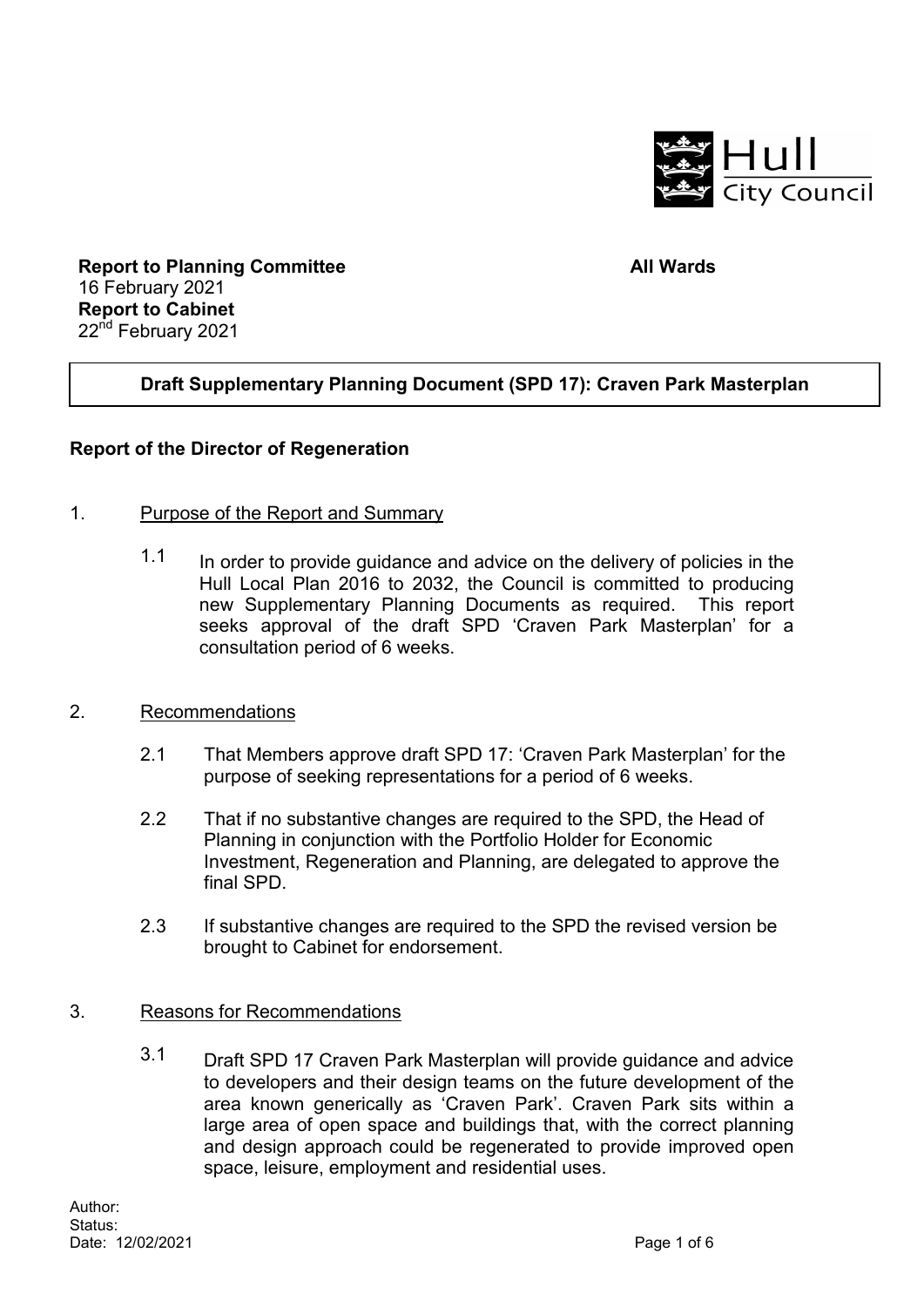# 4. Impact on other Executive Committees (including Area Committees)

- 4.1 The SPD will set the masterplan for the future development of the area surrounding Craven Park stadium and will be used by the local planning authority in the determination of any future relevant planning applications.
- 4.2 Craven Park is a major asset within the Holderness Road Area Action Plan regeneration area and the Local Plan allocates site 32 as an employment site and lists it as a site where a development brief should be completed. Given the opportunity around the site and the allocated greenspace within the vicinity of Craven Park a wider scale masterplan is now proposed to ensure employment, open space and residential uses can be accommodated within the boundaries of the Craven Park Masterplan leading to a much more coordinated redevelopment of this part of the city.

# 5. Background

- 5.1 Following adoption of the Hull Local Plan 2016 to 2032 on 23<sup>rd</sup> November 2017, Planning Committee agreed a programme of production of new Supplementary Planning Documents (SPDs) and given the reference within the Local Plan to the production of Development briefs it is sensible a detailed masterplan is developed for Craven Park.
- 5.2 There is a mix of ownership across the masterplan and therefore the need to ensure land owners and the council are able to coalesce around a shared vision for the area is critical to the site effectively meeting the needs of the Rugby Club, City Council and local residents. The masterplan enables consultation to occur to help shape the masterplan and ensure it meets the needs of the community, club and council.

# 6. Issues for Consideration

- 6.1 This SPD outlines the process, considerations, constraints and opportunities, and design principles and aspirations that will help to deliver the comprehensive redevelopment of the Craven Park masterplan area. The masterplan will be a key mechanism for achieving a well-designed and integrated mixed use redevelopment that introduces more employment and residential uses and enhances the provision of community and sports and open space provision.
- 6.2 Hull City Council considers the key to successful design is following a robust planning and design process, including the option for developing a masterplan for major sites. A strong policy framework enables the Council to appraise development proposals in design terms, and provide developers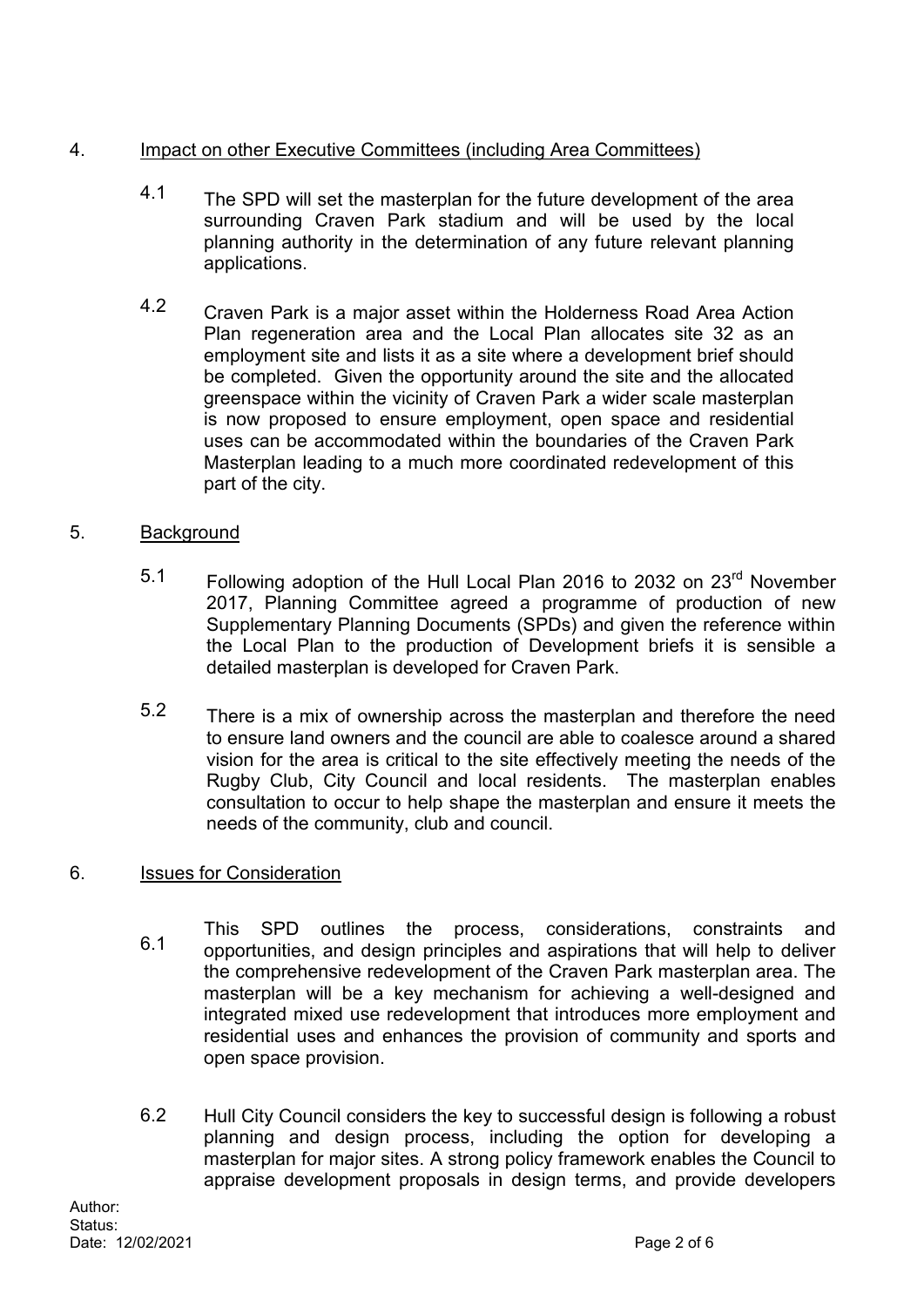and their design teams with a clear understanding of how to go about developing a design approach which is likely to be deemed acceptable. In this way the masterplan will set the design parameters for any future planning application(s) and in doing so aims to help speed up the planning process and improve the quality of residential development in Hull.

6.3 The masterplan SPD is most effective when used as a basis for discussion at the beginning of, and throughout the pre-application process. It provides greater detail and context to the Local Plan design-based policies as a way of supporting any future planning application relating to the Craven Park area. The proposed masterplan is consistent with the aims of Hull Residential Design Guide, the Hull Local Plan 2016-32, and the National Planning Policy Framework (NPPF).

## 7. Options and Risk Assessment

7.1 Option  $1 - Do$  not progress the SPD and rely on the policy approach established in the Local Plan

Option 2 – agree the draft SPD for the purposes of consultation

This SPD provides further guidance and clarity on the broad polices of relevance in the Local Plan. Without this guidance, the Council will lose the opportunity to maximise the planning benefits and opportunities available in this area and with it the opportunity to drive up the quality of new development.

#### 8. Risk Assessment

8.1 The SPD provides clear policy guidance for the local planning authority and developers which will support the delivery of sustainable development. Resources to produce the SPD are met from within the current city planning budget so carries no financial cost.

#### 9. Consultation

 9.1 Consultations have taken place with other directorates in the Council on the draft SPD and regard has also been given to relevant matters arising from the preparation of the Hull Local Plan 2016 to 2032. Discussions with Hull Kingston Rovers have also been occurring during the preparation of the masterplan. This report seeks approval to undertake a formal 6 week period of public consultation on the SPD, in accordance with the Council's Statement of Community Involvement.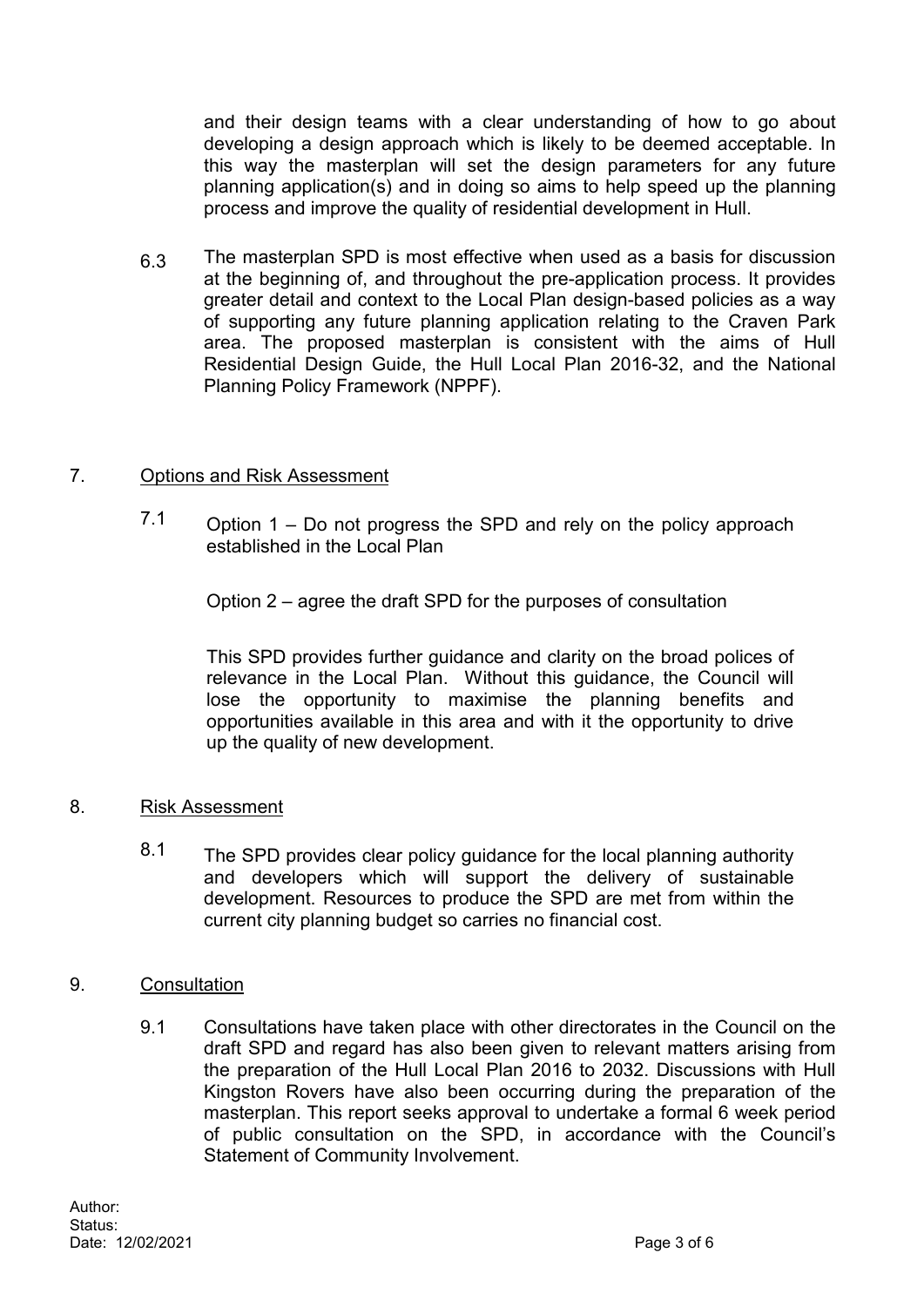# 10. Comments of the Town Clerk (Monitoring Officer)

 10.1 SPD's build upon and provide more detailed guidance about policies in the Local Plan.

They are subject to the consultation and approval process set out in part 5 of The Town and Country Planning (Local England) Regulations 2012. This is An important and high profile development where there has already been extensive consultation with other directives and interested parties in preparing the draft. Approval is now required to move to the first formal stage of consultation as required by the regulations. Option 2 is supported. (KG).

# 11. Comments of the Section 151 Officer

 11.1 The Director of Finance & Transformation notes draft SPD 17: 'Craven Park Masterplan' and the intention of seeking representations for a period of 6 weeks. GS

## 12. Comments of HR City Manager and compliance with the Equality Duty

 12.1 Human Resources is supportive of Option 2 – agree the draft SPD for the purposes of consultation, this demonstrates delivery of our statutory responsibilities under the Public Sector Equality Duty (to consult and engage with protected characteristic equality groups). (SS)

#### 13. Comments of Overview and Scrutiny

 13.1 This report was considered by the Overview and Scrutiny Management Committee at its meeting of Monday, 1 February 2021. The following recommendations were made by the Committee:

a) That this proposal be reviewed prior to it going out for consultation, as it is believed that the land assigned for the development of housing is peatland and therefore is not suitable for building upon: and,

b) That once the proposal has been reviewed further consultation is supported, and that feedback be included on the appropriateness of the current plans for road access, the policing of the play area out of hours, the kind of buildings planned for the housing element and their location near appropriate facilities, and the planned employment opportunities and any impact on residents. (Ref. Sc5991 (FH))

#### 14. Comments of the Portfolio Holder for Economic Investment, Regeneration and Planning, Land and Property

14. 1 Craven Park is a key asset in the East of the city and it is not only the home of a super league Rugby team but an enterprise centre, and some important green space accessed by the local community. The Masterplan for the site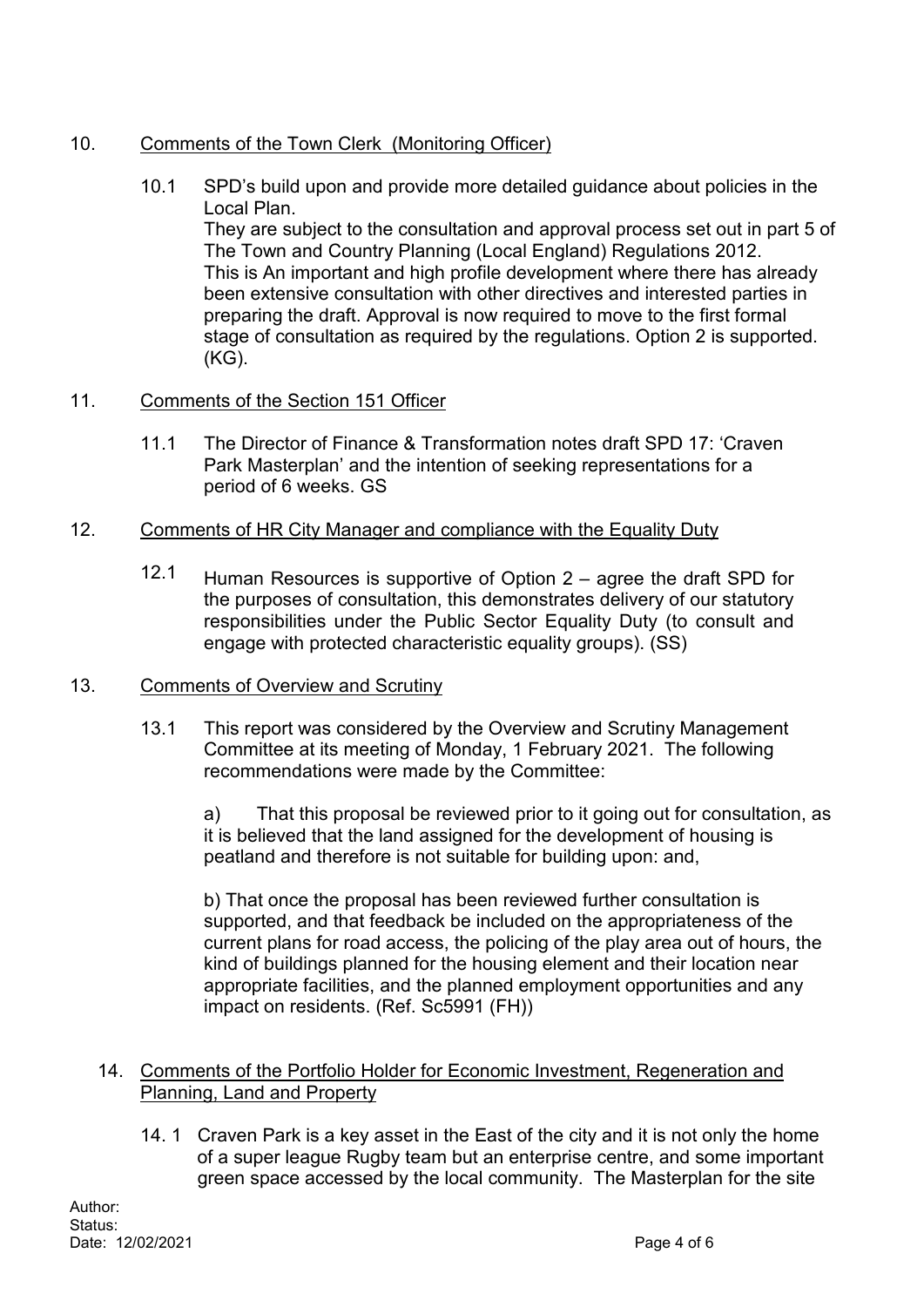will be critical to its redevelopment in the years to come will help to ensure a productive use for the site in the years ahead. I therefore welcome the opportunity provided by the SPD for the public to comment on the draft proposals.

Contact Officer: Alex Codd, Assistant Director Economic Development & Regeneration<br>Manager Telephone No: 612387 Telephone No: 612387

Officer Interests: None

Background Documents: - Hull Local Plan 2016 to 2032